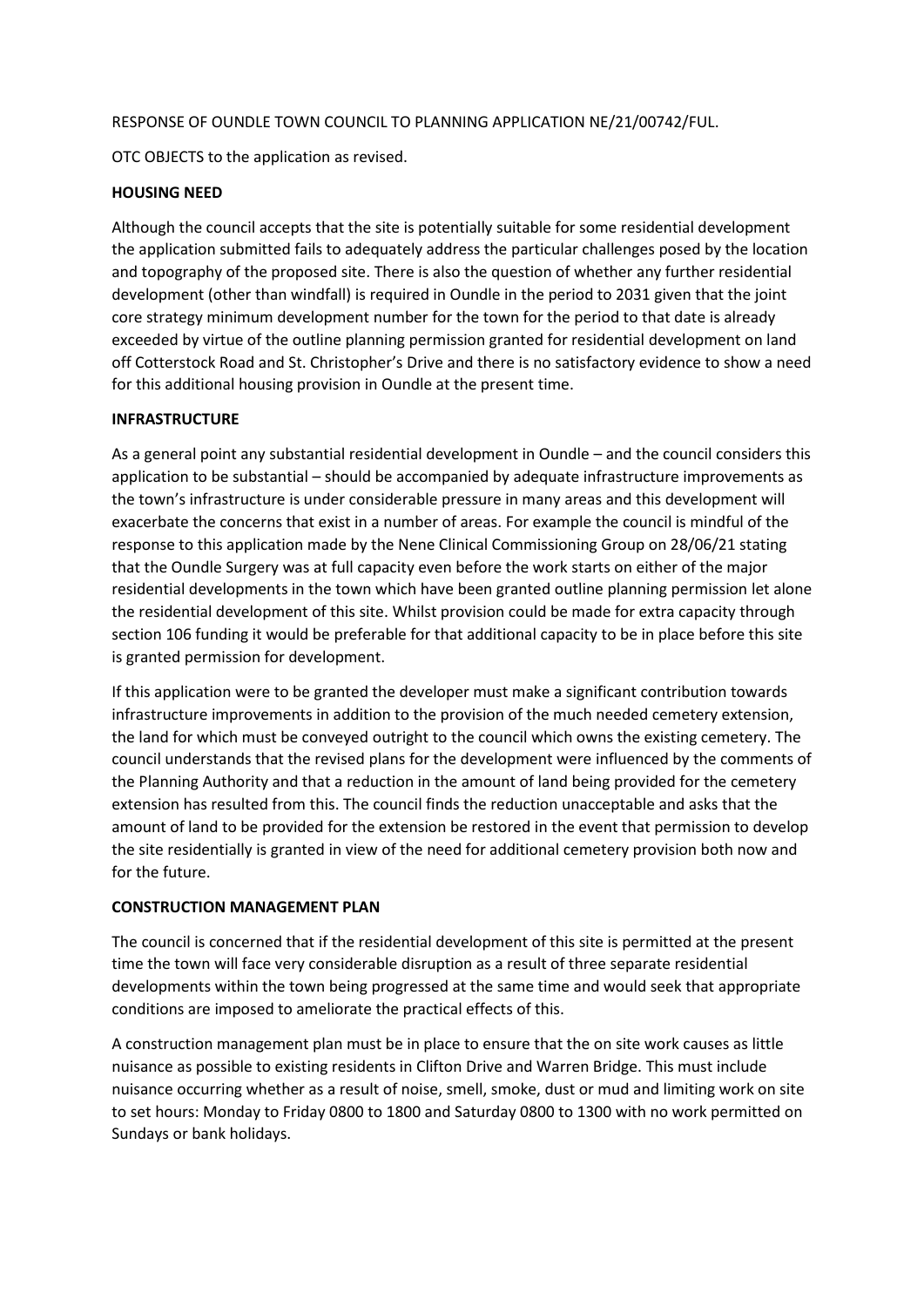The council asks that the developer produces a scheme for the archaeological investigation of the site prior to development in consultation with the County Archaeological Advisor.

# **FLOODING**

There are significant issues with regard to flooding in the area of Warren Bridge and it is the concern of the council's experienced Flood Warden and of the council itself and of residents in both Warren Bridge and Clifton Drive that the proposed residential development of this site will exacerbate those difficulties with the applicant failing to put forward adequate proposals to deal with them. Residents are concerned that even if the measures proposed would prevent flooding on the development site they are likely to displace the risk of flooding to both Clifton Drive and particularly to Warren Bridge which would be completely unacceptable. It is self-evident that building on the site will lead to additional problems arising from run off and the measures that are proposed to deal with this appear wholly inadequate. The council has particular concerns about the siting of the proposed pumping station feeling that this could be a source of problems in itself and that there would be a better location for this further from the brook and closer to the estate road and the attenuation pond. The council also believes that the proposed footbridge linking this development to Clifton Drive could result in an increased flood risk. The council notes that the Flood and Water Management Team are not happy with the applicant's proposals and feels that the developer should be required to come up with a well-engineered solution – assuming one is possible – to the flooding issue before any further consideration is given to the application.

# **CRIME AND DISORDER**

Residents in Clifton Drive have expressed further concerns about the proposed footbridge fearing that it will impact upon the security of their homes and worrying that pedestrians using the bridge as a link to Clifton Drive and to the Benefield Road beyond could be at risk of injury as there is no footpath within Clifton Drive which would result in them having to share the road with vehicular traffic entering or leaving Clifton Drive.

# **ROAD SAFETY**

The council is concerned by the impact of this development on the Stoke Doyle Road and specifically the bridge at Warren Bridge which in its present form would be inadequate to deal with the volume of traffic that will be generated from a site with parking provision for 182 vehicles and which could struggle to cope with the construction traffic generated by the works being undertaken on site. While the erection of permanent traffic lights on either side of the bridge rendering it one way in each direction on an alternating basis would afford some amelioration there would be an adverse visual impact from these and associated pollution issues and, more particularly, there is a risk that traffic queuing at the lights might back up in both directions causing problems. Quite apart from this there is no adequate footpath provision at the bridge at present leaving pedestrians to walk in the road. With the likelihood of a significantly increased quantity of pedestrian traffic originating from the site there would need to be not only a footpath from the bridge to the development site access but also a footpath/bridge at the location of the present bridge to keep pedestrians and vehicular traffic safe and separate. Whether it would be feasible for the existing bridge to be retained and used for pedestrians only with a new bridge being provided for vehicular traffic would need to be resolved between the Highways Authority and the developer and potentially other neighbouring landowners but this is the council's preferred solution. There might be an opportunity for the stone wall that was partially washed away in the 1998 floods to be restored as part of this exercise which would improve the visual aspects at the current bridge although it would be important to ascertain